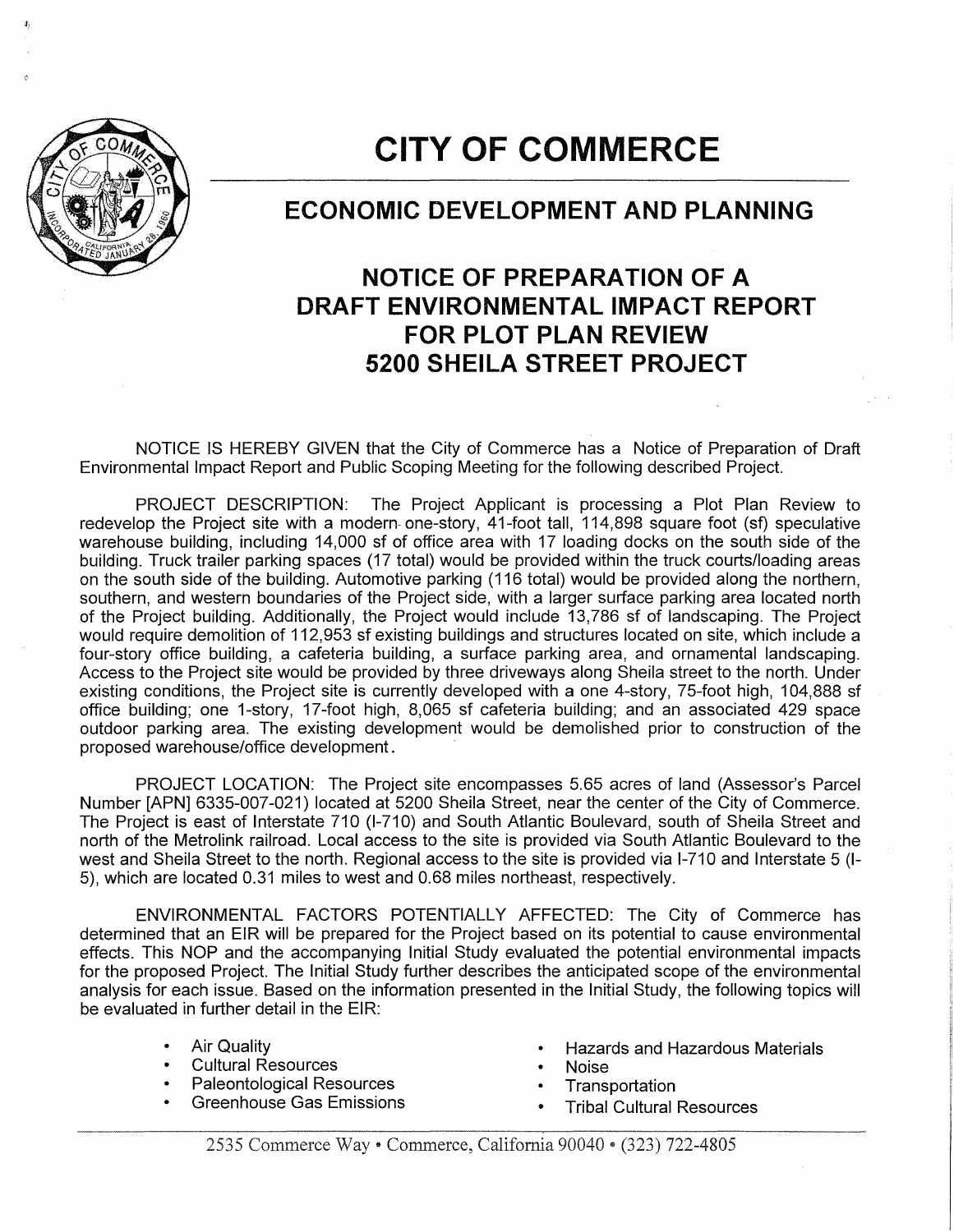ENVIRONMENTAL FACTORS NOT POTENTIALLY AFFECTED: Based on the Initial Study, the following environmental factors were determined to be less than significant or to have no impact, and will not be further evaluated in the EIR:

- **Aesthetics**
- Agriculture and Forestry Resources
- Biological Resources
- Energy  $\bullet$
- Geology/Soils
- Hydrology/Water Quality
- Land Use/Planning
- Mineral Resources
- Population/Housing
- Public Services
- Recreation
- Utilities/Service Systems
- Wildfire

SAID SCOPING MEETING: A virtual scoping meeting will be held via Teleconference during the regularly scheduled Planning Commission Hearing on Wednesday June 24, 2020 at 6:30 p.m. The public is encouraged to view and participate in the scoping meeting. Instructions for Teleconference access are provided below:

## **Call in phone number: (669) 900-9128 Meeting ID: 916 0425 9169 Password: 300597**

DOCUMENT AVAILABILITY: This NOP and Initial Study are available for download and viewing on the City's website at: http://www.ci.commerce.ca.us/index.aspx?NID=357.

The EIR will assess the effects of the proposed Project on the environment, identify potentially significant impacts, identify feasible mitigation measures to reduce or eliminate potentially significant environmental impacts, and discuss potentially feasible alternatives to the Project that may accomplish basic objectives while lessening or eliminating any potentially significant Project-related impacts. A mitigation monitoring and reporting program (MMRP) will also be developed as required by Section 15150 of the CEQA Guidelines. This NOP is subject to a minimum 30-day public review period per Public Resources Code Section 21080.4 and CEQA Guidelines Section 15082. During the public review period, public agencies, interested organizations, and individuals have the opportunity to comment on the Project and identify those environmental issues that have the potential to be affected by the Project and should be addressed further by the City of Commerce in the EIR.

WRITTEN COMMENTS must be submitted to the City of Commerce by **July 14, 2020** to be timely for consideration in the preparation of the EIR. Please direct your comments by e-mail or U.S. mail to:

> Sonia Griego, Associate Planner 2535 Commerce Way, Commerce, California 90040 (323) 722-4805 E-Mail: soniag@ci.commerce.ca.us

On March 4, 2020, Governor Newsom proclaimed a State of Emergency in California as a result of the threat of COVID-19. On March 17, 2020, Governor Newsom issued Executive Order N-29- 20 (superseding the Brown Act-related provisions of Executive Order N-25-20 issued on March 12, 2020), which allows a local legislative body to hold public meetings via teleconferencing and to make public meetings accessible telephonically or otherwise electronically to all members of the public seeking to observe and to address the local legislative body.